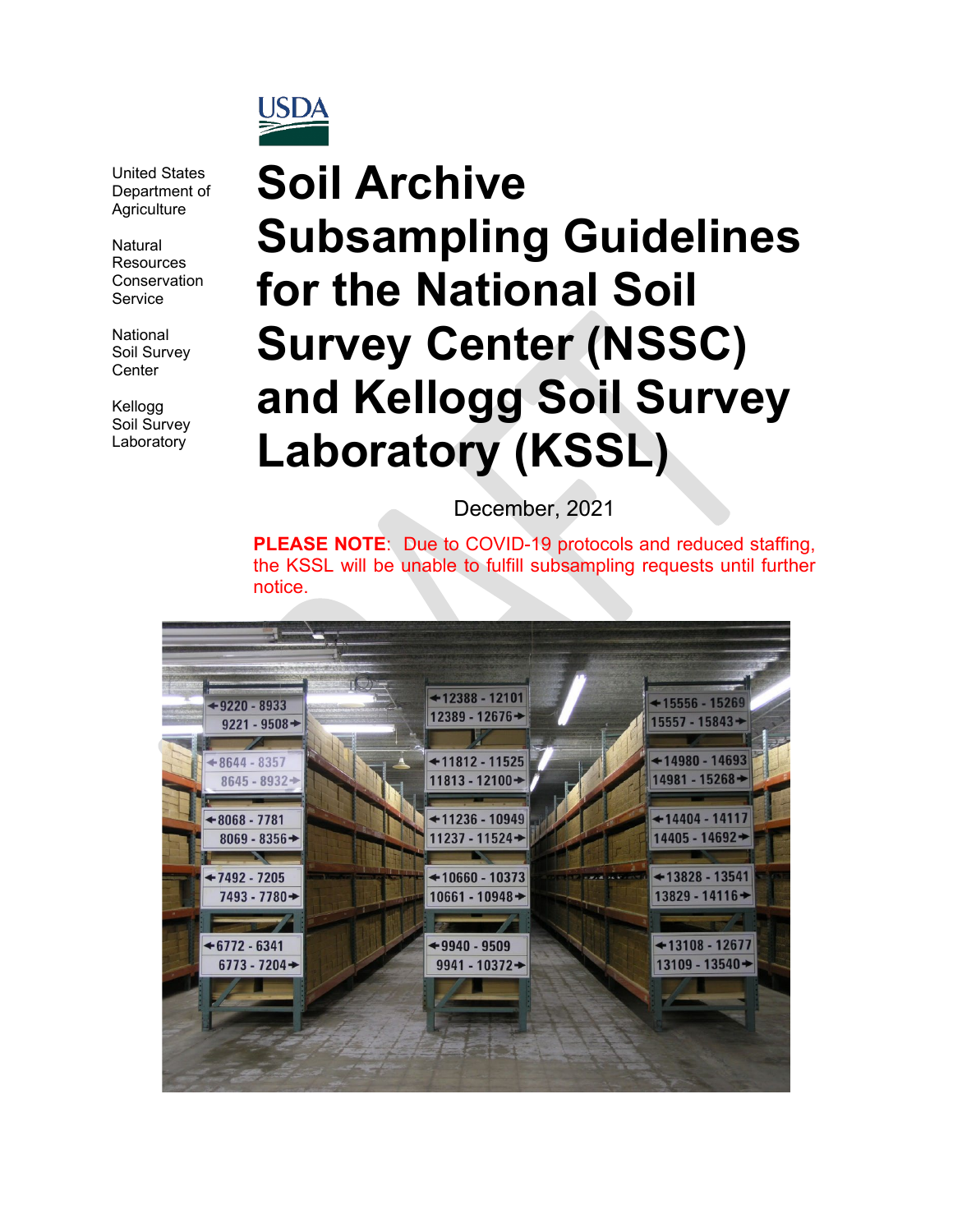## <span id="page-1-0"></span>**Contents**

| PART 2: Process for Soil Archive Subsampling by the Kellogg Soil Survey Laboratory (KSSL). 5 |  |
|----------------------------------------------------------------------------------------------|--|
|                                                                                              |  |
|                                                                                              |  |
| the contract of the contract of the contract of                                              |  |
|                                                                                              |  |

### **Cover Photo**

Soil archive, USDA–NRCS.

#### **Nondiscrimination Policy**

The U.S. Department of Agriculture (USDA) prohibits discrimination against its customers, employees, and applicants for employment on the basis of race, color, national origin, age, disability, sex, gender identity, religion, reprisal, and where applicable, political beliefs, marital status, familial or parental status, sexual orientation, whether all or part of an individual's income is derived from any public assistance program, or protected genetic information. The Department prohibits discrimination in employment or in any program or activity conducted or funded by the Department. (Not all prohibited bases apply to all programs and/or employment activities.)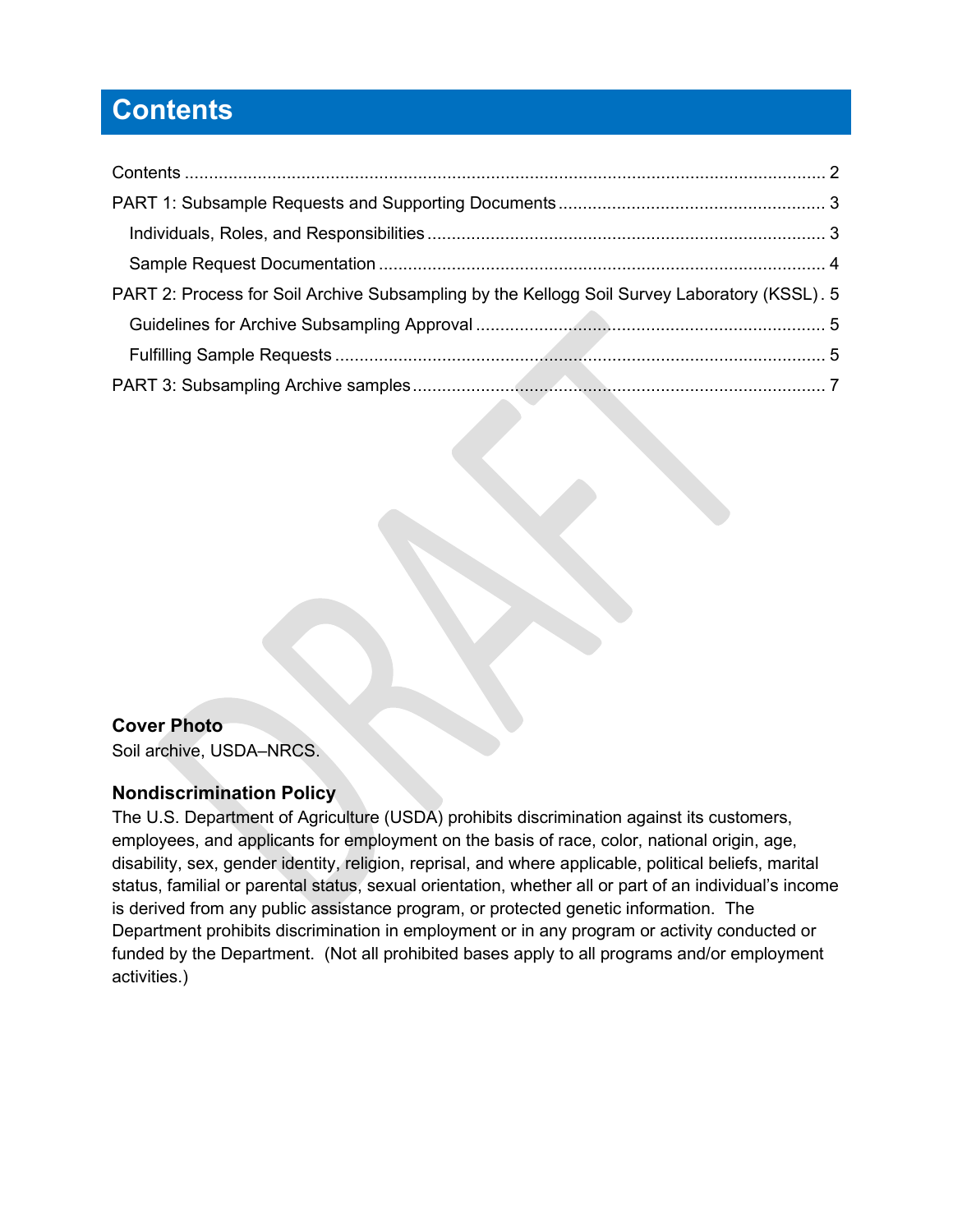# <span id="page-2-0"></span>**PART 1: Subsample Requests and Supporting Documents**

NRCS is an agency committed to "helping people help the land"—our mission is to provide resources to farmers and landowners to aid them with conservation.

Specimens within an NRCS collection are the property of the U.S. Government. These samples were originally collected to obtain data to answer questions related to classification and use of the soil and/or to obtain data from representative sites which can be extrapolated for interpretation and management to similar sites over a broad area.

The primary historical objective of storage of samples has been to keep samples available for potential additional analysis by the KSSL to supply data needed to resolve questions from the submitters or for analyses related to the mission of the Soil Survey Division and the KSSL.

Efforts will be made to accommodate subsampling requests which fit within the mission and goals of the Soil Survey Division. Archive subsampling requests may be denied for reasoning of:

- Safeguarding individual privacy, confidentiality, copyright, and intellectual property rights
- Adhering to laws, regulations, treaties, and international or tribal agreements
- Protecting national security
- Resource limitations
- Specimen availability
- Preservation constraints
- Addressing general security concerns
- APHIS regulations
- <span id="page-2-1"></span>• Limited human resources for arranging visits, accompanying requestors, or fulfilling requests.

### **Individuals, Roles, and Responsibilities**

**Sample Requestor: Internal or external customer of the Natural Resources Conservation** Service requesting subsamples from the National Soil Survey Center Kellogg Soil Survey Laboratory Archive.

**Kellogg Soil Survey Laboratory (KSSL) Sample Request Coordinator**: Serves as Point of Contact for all Archive subsampling requests.

**Kellogg Soil Survey Laboratory Animal and Plant Health Inspection Service Liaison (KSSL APHIS Liaison):** Serves as Point of Contact for all subsampling requests to determine regulated sample status and communicate with Sample Requestor regarding APHIS protocols and permitting.

**National Leader for the Kellogg Soil Survey Laboratory (NL for KSSL):** Will review, approve, reject, or request additional information for all Archive subsampling requests.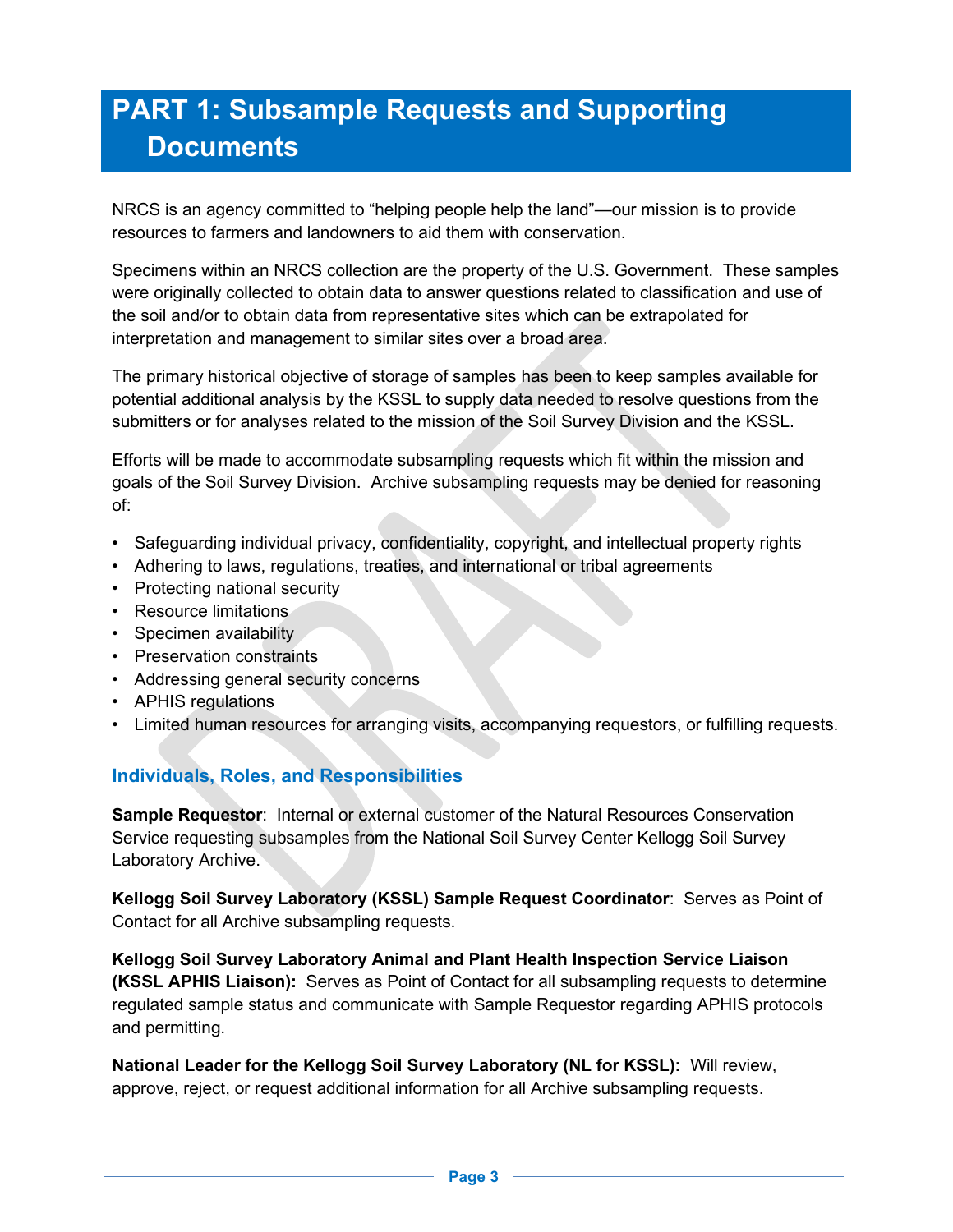**National Leader for Soil Science Research (NL for Research):** Will work with NL for KSSL to review, approve, reject, or request additional information for Archive subsampling requests which involve samples of Reserved historical status.

**National Leader for Soil Survey Standards (NL for Standards):** Will work with NL for KSSL to review, approve, reject, or request additional information for Archive subsampling requests which involve samples of Reserved taxonomic status.

**Director, National Soil Survey Center (NSSC):** Will work with NL for KSSL to review, approve, reject, or request additional information for Reserved Exempt subsampling requests recognized as having pivotal national or international significance based on scientific, taxonomic, historical, or geographical location qualities.

### <span id="page-3-0"></span>**Sample Request Documentation**

Sample Requestors will complete a Subsampling Request Form and append a separate table of requested samples and metadata.

#### **This form is temporarily unavailable. The KSSL is not currently accepting requests for Archive subsampling.**

Requested information includes:

- Name of Requestor
- Organization
- Project focus
- Affiliated grant or study
- Intended use of data (journal, modeling, imaging)
- Number of samples requested
- Quantity of material requested (maximum 10 grams/sample)
- Table with requested sample metadata
	- o Lab sample number
	- o sample metadata (NASIS information, horizon, depth, layer)
	- o provenance of requested sample: County/State/Country
	- $\circ$  Source for identifying samples and metadata can be found on the National Cooperative Soil Survey Datamart website: <https://ncsslabdatamart.sc.egov.usda.gov/>
- Sample lists may be returned to the Sample Requestor for revision based on sample availability, and USDA Animal and Plant Health Inspection Service (APHIS) regulated status and permitting.
- Sample requests will be reviewed, and a response issued within 30 days of the review.
- Samples utilized in published journal articles, papers, and theses should contain a citation acknowledging to Kellogg Soil Survey Laboratory (KSSL) as the sample source.
- Please email or mail a copy of the released journal article, paper, or thesis to the National Soil Survey after publication to share data, insights and findings.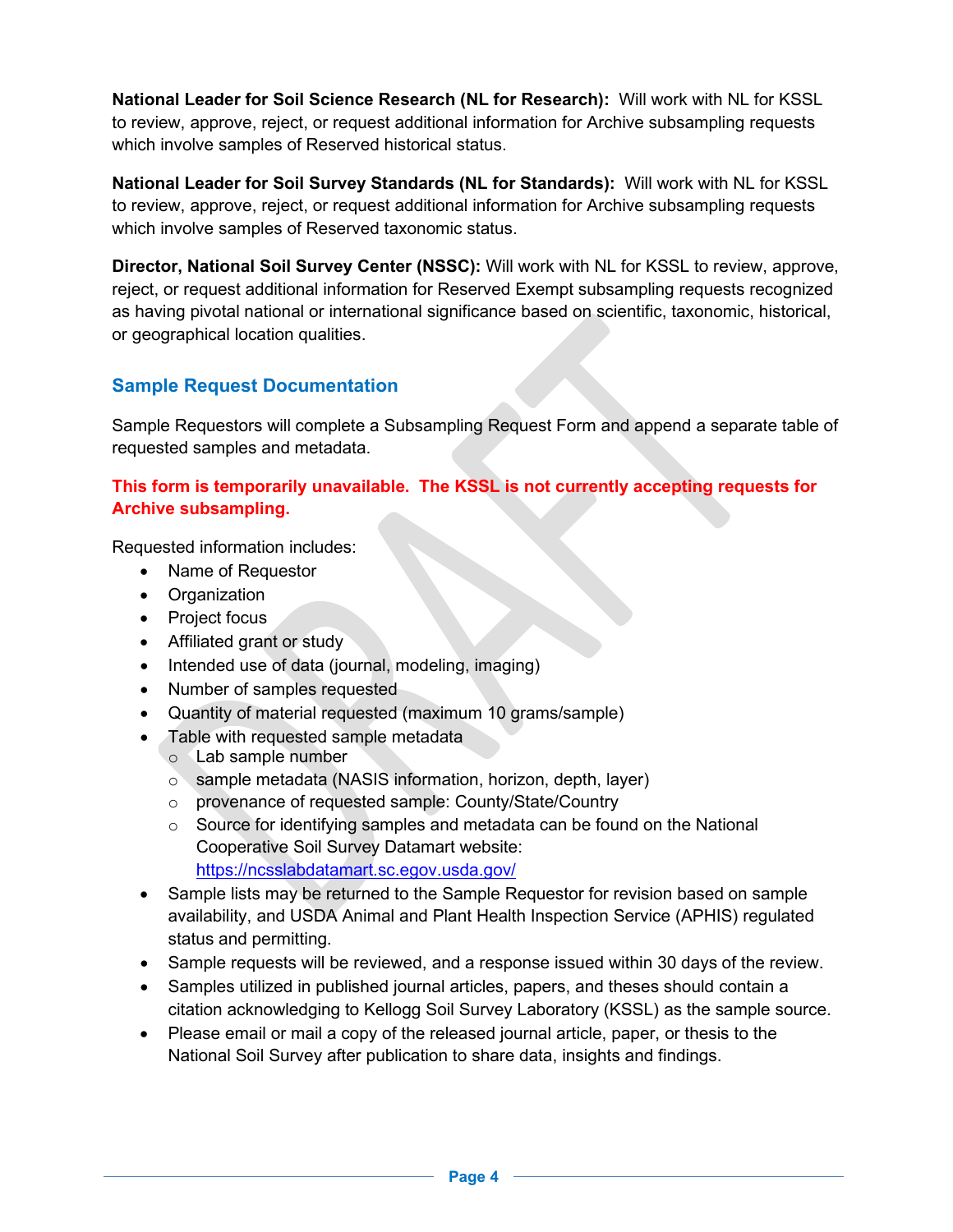# <span id="page-4-0"></span>**PART 2: Process for Soil Archive Subsampling by the Kellogg Soil Survey Laboratory (KSSL)**

#### <span id="page-4-1"></span>**Guidelines for Archive Subsampling Approval**

- **1**. The ability to fulfill subsampling requests will be based on sample availability, sample quantity, regulated status and permitting, and archive project importance. The average sample request for samples initially obtained from domestic, annual, standard, survey collection will require approval from the National Leader for the Kellogg Soil Survey Laboratory (NL for KSSL).
- **2**. Specific projects and pedons have been identified by the Soil Survey Regions which represent unique areas of land management, geographic location, research, or preservation in their areas. These samples hold a Reserved status. Regional Directors will be consulted regarding subsampling requests for these projects or pedons.

Approval for subsampling Reserved samples will require two levels of approval from both the NL for KSSL and National Leader for Soil Science Research (for projects with historical location concerns) or the National Leader for Soil Survey Standards (for projects with taxonomic location concerns) whichever is deemed most appropriate for the specific request by the National Leader for KSSL.

**3**. Specific projects and pedons recognized as having pivotal national or international significance based on scientific, taxonomic, historical, or geographical location qualities are designated as Reserved-Exempt. These projects will require three levels of approval from NSSC National Leaders as well as notification and acknowledgement in writing from the National Soil Survey Center (NSSC) Director before the subsampling request is granted.

### <span id="page-4-2"></span>**Fulfilling Sample Requests**

Please note: the KSSL is unable to fulfill subsampling requests until further notice.

- **1.** Sample Requestors should complete a Subsample Request Form and submit the request to the KSSL. Requests can consist of 100 samples total and 50 samples to be fulfilled annually.
- **2.** The KSSL will query the requested list of samples to determine:
	- $\triangleright$  Is the sample present in the Archive?
	- $\triangleright$  How much sample quantity is available for subsampling?
	- $\triangleright$  Does a given sample have a regulated status assigned by the Animal and Plant Health Inspection Service (APHIS) and/or Nebraska Department of Agriculture (NDA)?
- **3.** If samples are APHIS regulated, the KSSL APHIS Liaison will contact the Sample Requestor regarding APHIS regulations and permits. If the Sample Requestor doesn't have the appropriate permit(s) to receive the requested regulated samples, the sample list will need to be amended by the Requestor or heat treated in Sample Processing if subsampling is approved.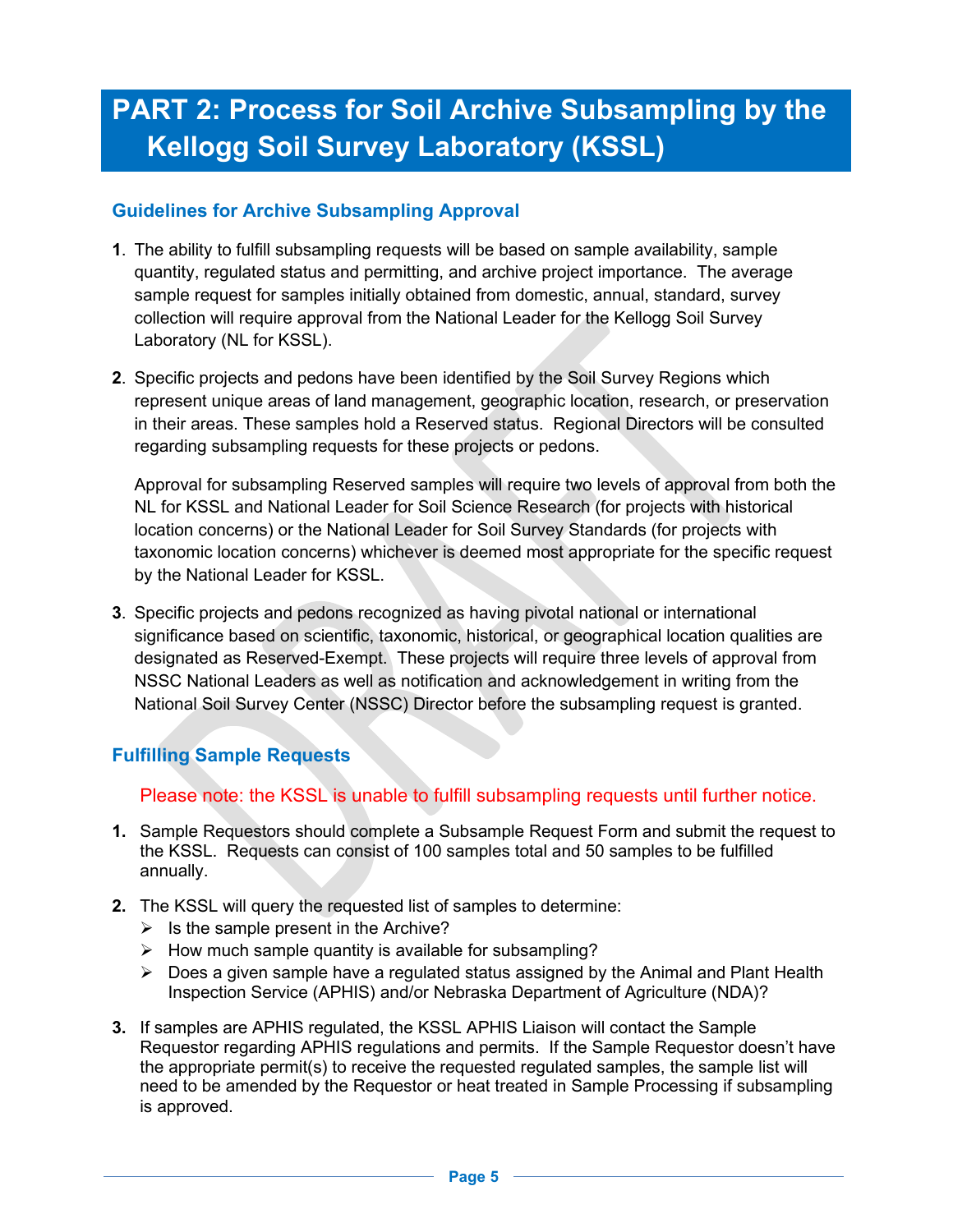- **4.** A finalized table of samples, metadata, disposition, and regulated status will be added to the initial Sample Request Form and submitted to the National Leader for KSSL for review. Criteria will include:
	- The value and applicability of the proposed use to the goals for which the samples were originally taken, and to the goals of the National Cooperative Soil Survey and of the NRCS.
	- The uniqueness of the sample/site and of the availability/abundance of samples from similar soils/sites.
	- The quantity of sample available and the amount required for the proposed analysis.
	- In cases of limited sample, could this request be fulfilled by commercially available samples or standards.
- **5.** Levels of review are based on the significance of the requested sample(s), as is outlined above in: Guidelines for Archive Subsampling Approval.
- **6.** After review, the Request Coordinator will communicate with the Sample Requestor regarding the result of the request.
- **7.** If approved samples are APHIS regulated, the Sample Requestor will work with the KSSL APHIS Liaison to confirm permit and secondary transfer compliance for subsampling, packaging, and transportation or shipping of samples.
- **8.** If approved samples are not APHIS regulated, a subsampling plan and timeline will be established with the Sample Requestor. Subsamples of ≤ 10 grams will be collected in glass scintillation vials unless other storage containers are provided by the Sample Requestor. Larger project subsampling requests will take >1 month to fulfill.